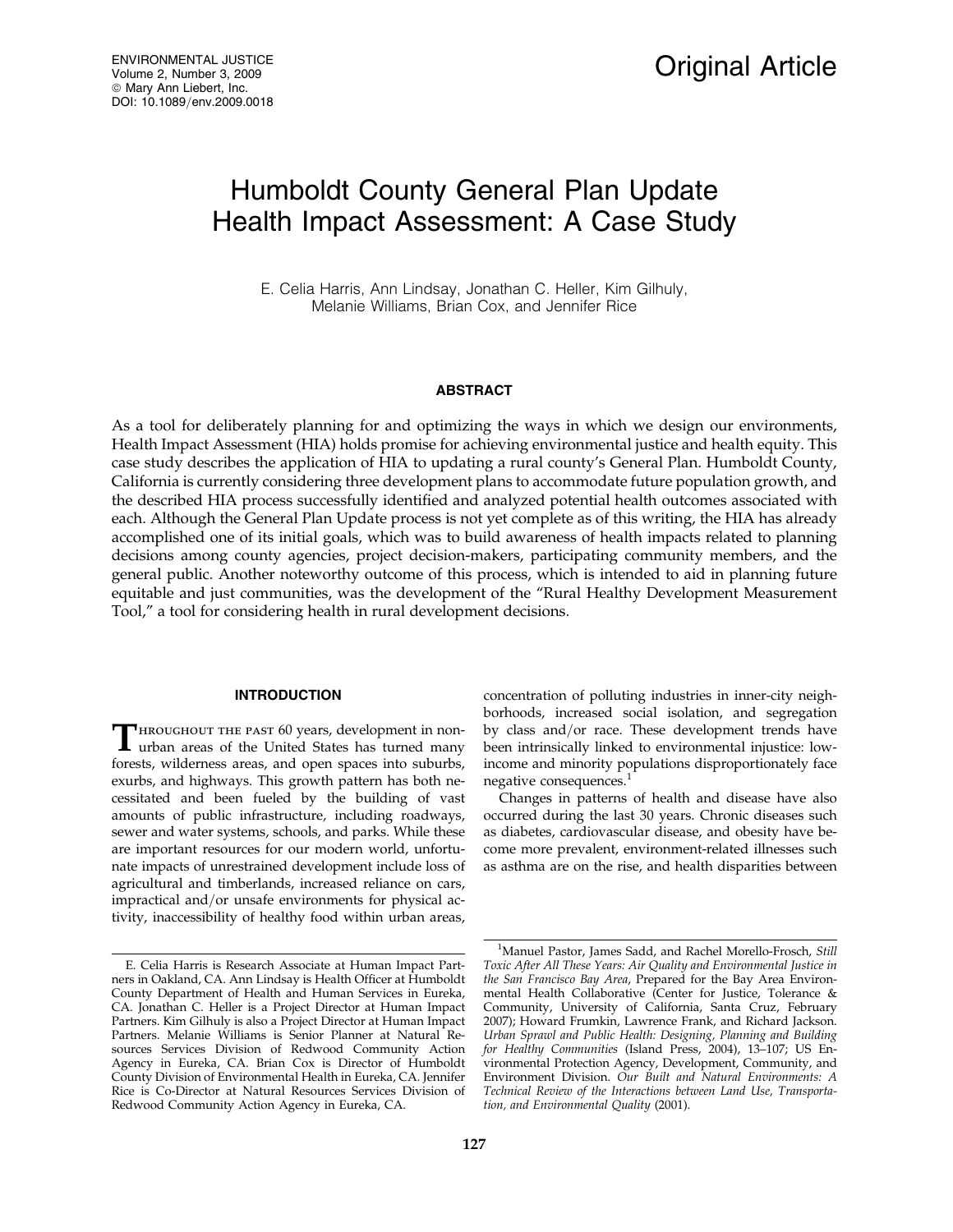different classes and races, including the life-expectancy gap, have widened.<sup>2</sup>

Many argue that suburban and exurban growth patterns contribute to changing patterns of health and disease. For example, routine physical activity is facilitated by availability of walkable, bikable streets that connect homes, schools, parks, jobs, and shopping areas. Yet new neighborhood developments are often isolated from jobs, schools, and services and require the use of private automobiles for most or all trips. Non-urban development often happens without sufficient infrastructure development; one example of this is the construction of roads without shoulders or bike lanes in areas where public transit is not practical. These trends contribute to a lack of physical activity, and physical activity can prevent obesity, diabetes, and heart disease; reduce stress; improve mental health; and promote longevity.<sup>3</sup>

Despite potential impacts on health, decisions about city, county, regional, or statewide land use plans are frequently made without regard for their health consequences. To improve health outcomes, impacts on health need to be taken into account as land use plans and decisions are made.

Health Impact Assessment (HIA) systematically identifies and analyzes impacts of specific policies and projects on population health, and proposes mitigations that would improve health outcomes. HIA findings and recommendations enable decision-makers to reach informed decisions to improve population health and reduce health disparities. This case study describes the application of HIA to updating a General Plan in Humboldt County, a rural county in Northern California. The HIA analyzed potential health outcomes associated with three development alternatives being considered in the General Plan, and gave particular focus to reducing health disparities for populations vulnerable to changes in land-use development patterns. The HIA was conducted with the intent of using a framework of participatory democracy for informing the decision-making process and, in turn, improving health outcomes in the county.

## BACKGROUND

Humboldt County is conducting a General Plan Update (GPU) to guide future building and growth. The following three development alternatives are being considered:

- Plan Alternative A proposes "focused growth." Six thousand new residential units—the future housing need based on state projections—would be built over the course of 25 years in areas already supported by public sewage and utilities. In other words, higher residential density and infill development would be encouraged.
- Plan Alternative B is a middle ground between Alternatives A and C, proposing 6,000 units within urban centers that have an existing network of utilities, sewage, and transit, as well as 6,000 units in areas outside city boundaries that do not already have this infrastructure.

• Plan Alternative C allows the most unrestricted growth with an ''expanded development pattern.'' It would allow construction of 6,000 units within existing municipal boundaries and 12,000 outside of those boundaries.

### **DISCUSSION**

Although HIA can be composed of diverse research methods, analyze a wide variety of issues, and be used in different ways to influence a project, the same five steps are typically included: screening, scoping, analysis, reporting, and evaluation/monitoring. This case study is chronologically presented in terms of these steps.

The screening stage of the HIA, which involves determining whether an HIA is warranted and how it can be used, was conducted informally by various stakeholders. See Table 1 for a complete list of stakeholders composing the ''Project Team.''

Humboldt County Public Health Branch and Human Impact Partners staff, along with members of the physical activity advocacy group Humboldt Partnership for Active Living (HumPAL), recognized the important and overlooked connections between the built environment, health opportunities, and health disparities in Humboldt County. Because of the profound and well-documented influences of the built environment on health, the GPU represents a clearly defined decision that would have broad impact on the health and wellbeing of county residents. Through a series of discussions, these groups anticipated that an HIA would help create awareness among GPU decision-makers and the general public of the importance of planning a healthy built environment, and would offer specific recommendations for optimizing potential health outcomes

<sup>&</sup>lt;sup>2</sup> Centers for Disease Control and Prevention. Chronic Disease Prevention: Diabetes—Disabling Disease to Double by 2050—Ata-Glance 2008. <http://www.cdc.gov/nccdphp/publications/ aag/ddt.htm>. (Last accessed on June 25, 2008); Centers for Disease Control and Prevention. Physical Activity and Good Nutrition: Essential Elements to Prevent Chronic Diseases and Obesity—At-a-Glance 2008. <http://www.cdc.gov/nccdphp/ publications/aag/dnpa.htm>. (Last accessed on June 25, 2008); Jeanne E. Moorman, Rose Anne Rudd, Carol A. Johnson, Michael King, Patrick Minor, Cathy Bailey, Marissa R. Scalia, Lara J. Akinbami. National Surveillance for Asthma—United States, 1980– 2004. 2007, CDC MMWR Surveillance Summaries, 56 (Oct 19): 1– 14, 18–54; Julie C. Bolen, Luann Rhodes, Eve E. Powell-Griner, Shayne D. Bland, Deborah Holtzman. State-specific prevalence of selected health behaviors, by race and ethnicity—Behavioral Risk Factor Surveillance System, 1997. 2000, CDC MMWR Surveillance Summaries, 49 (Mar 24): 1-60.

 ${}^{3}$ Lawrence D. Frank and Peter Engelke. How land use and transportation systems impact public health: A literature review of the relationship between physical activity and the built form. Active Community Environments Initiative Working Paper #1, 38–87; Humboldt Partnership for Active Living, Defining Healthy Design in Humboldt County: A Policy 'Charrette.' <http://www.nrsrcaa.org/ humpal/Resources/HumPAL\_PolicyCharretteRpt10\_07.pdf>. (Last accessed on June 25, 2008); PolicyLink, Regional Development and Physical Activity: Issues and Strategies for Promoting Health Equity, A PolicyLink Report (November 2002), 9.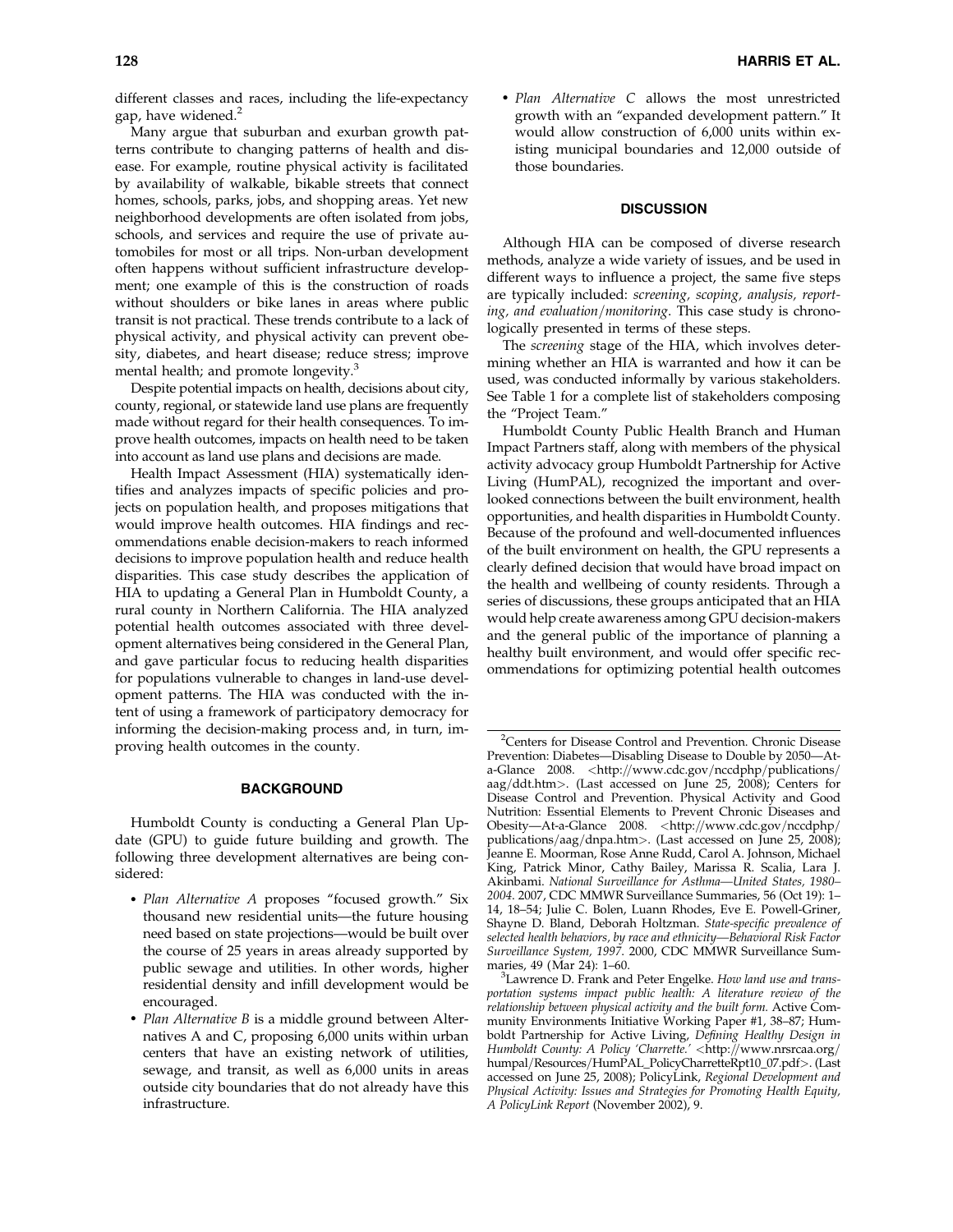## HEALTH IMPACT ASSESSMENT IN HUMBOLDT COUNTY, CA 129

| Organization                                                                               | Roles                                                                                                                                                                                                                                               |  |
|--------------------------------------------------------------------------------------------|-----------------------------------------------------------------------------------------------------------------------------------------------------------------------------------------------------------------------------------------------------|--|
| Humboldt County Public Health<br>Branch (PHB)                                              | Oversee the HIA process                                                                                                                                                                                                                             |  |
|                                                                                            | Coordinate partners<br>Participate in decision about final set of indicators<br>Contribute to research and analysis<br>Contribute baseline data<br>Edit report<br>Develop presentation of findings<br>Communicate results to decision-makers        |  |
| Humboldt County Community Development<br>Services Planning Division<br>(Planning Division) | Contribute baseline data<br>Participate in focus groups<br>Review and edit report<br>Incorporate HIA results and analyses into EIR                                                                                                                  |  |
| Humboldt Partnership for Active<br>Living (HumPAL)                                         | Organize focus groups with community<br>representatives<br>Participate in decision about final set of indicators<br>Contribute baseline data<br>Edit report<br>Help PHB develop presentation of findings<br>Provide website host for HDMT and HIA   |  |
| Human Impact Partners (HIP)                                                                | Facilitate the HIA process<br>Plan agenda and conduct the focus groups<br>Participate in decision about final set of indicators<br>Coordinate research<br>Conduct majority of research and analysis<br>Research baseline data<br>Write draft report |  |

Table 1. Organizations Involved in the Humboldt County General Plan Update Health Impact Assessment and Their Roles

associated with the General Plan's guidance of future development in the county.

The lead decision-making agency for the GPU, the county Planning Division, was open to incorporating a health analysis into the process, and welcomed contributions by the Public Health Branch. The Project Team represented a rare opportunity for interdisciplinary collaboration among rural public health and planning agencies, and all parties saw value in working together on the HIA.

Scoping an HIA involves determining health impacts to evaluate, research questions, methods for analysis, and stakeholder roles.

During the scoping phase, the Project Team analyzed and compared the three alternatives based on a series of health indicators. Health indicators are ways to measure environmental, built environment, or social conditions that impact health status. For example, how much people drive can be an indicator of air quality, physical activity, and collisions; these in turn influence asthma, other respiratory diseases, obesity, chronic diseases, injury, and death.

The Project Team chose from over 100 health indicators for healthy planning contained in the San Francisco Department of Public Health's Healthy Development Measurement Tool  $(HDMT)<sup>4</sup>$  and then refined indicators to reflect Humboldt County's rural environment. Four focus groups conducted throughout the county were attended by over 50 people representing a wide range of populations and interest groups (e.g., seniors, Native Americans, environmentalists, planners, homeless advocates, advocates for active transportation, health professionals, and elected officials). These community stakeholders helped narrow and modify the HIA scope to 35 indicators specific to Humboldt County (Table 2). How these indicators would be affected by the three General Plan alternatives became the HIA's research questions, which the Assessment phase sought to answer through research and analysis.

Two example analyses included in the HIA are summarized below. In both cases, existing data combined with qualitative and quantitative analytical methods predicted the GPU's impact on public health, including health opportunities and disparities. Each example is summarized through the presentation of:

- a review of literature documenting the indicator's influence on health outcomes;
- existing conditions information related to the indicator;

<sup>4</sup> San Francisco Department of Public Health. HDMT—The Healthy Development Measurement Tool. <http://thehdmt .org>. (Last accessed on March 25, 2009).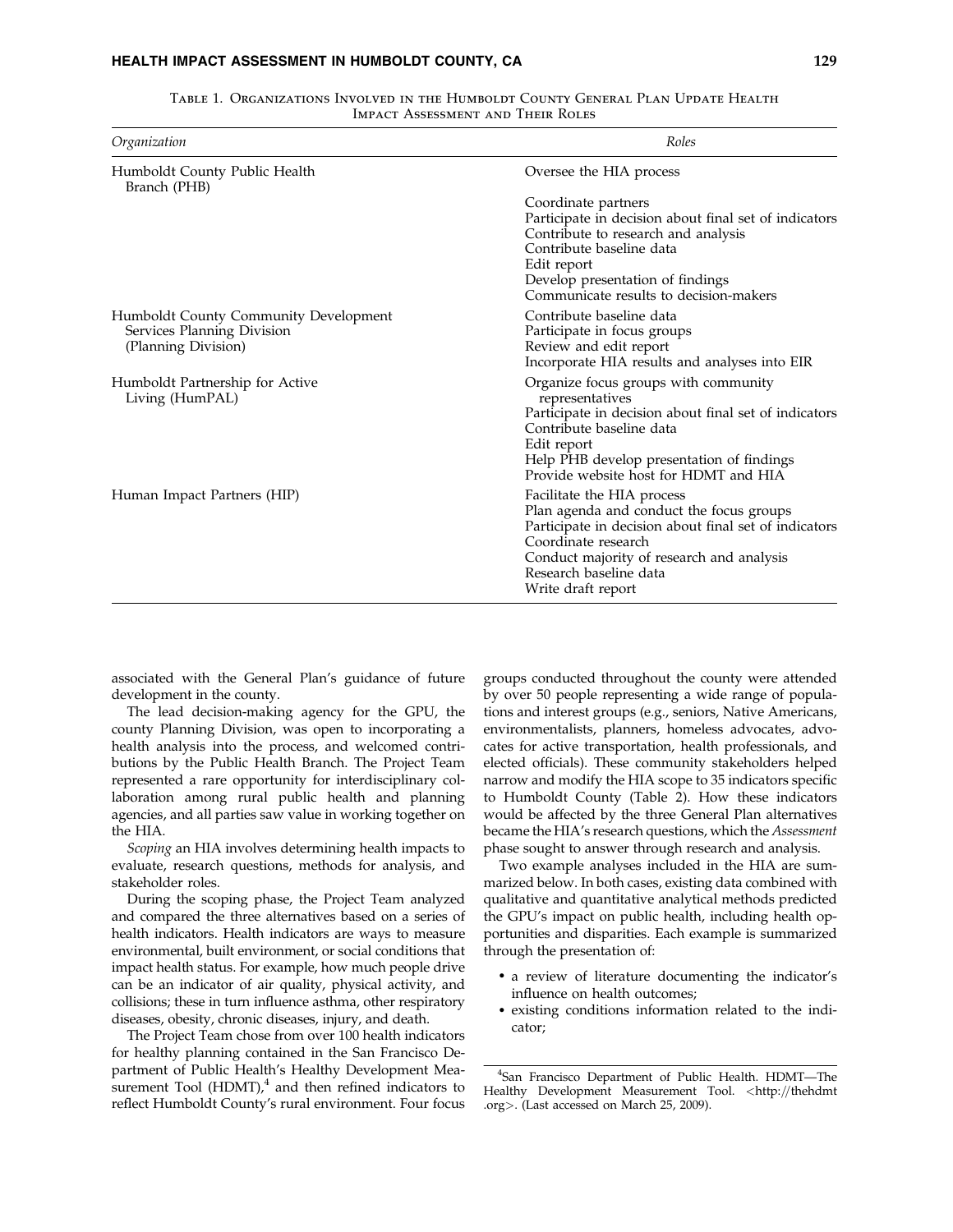|  |  | TABLE 2. SUMMARY OF FINDINGS FOR EACH INDICATOR ANALYZED |  |  |  |
|--|--|----------------------------------------------------------|--|--|--|
|--|--|----------------------------------------------------------|--|--|--|

| Indicator              | Description                                                                                   | Plan Alternative<br>A Impact | Plan Alternative<br><b>B</b> Impact | Plan Alternative<br>C Impact |
|------------------------|-----------------------------------------------------------------------------------------------|------------------------------|-------------------------------------|------------------------------|
|                        | SUSTAINABLE AND SAFE TRANSPORTATION                                                           |                              |                                     |                              |
| ST.1.b                 | Average vehicle miles traveled<br>by Humboldt residents per day                               | $^+$                         |                                     |                              |
| ST.1.e                 | Average minutes traveled to<br>work by zip code                                               | $^+$                         |                                     |                              |
| ST.2.a                 | Proportion of commute trips<br>made by public transit                                         | $^+$                         |                                     |                              |
| ST.2.b                 | Proportion of households with<br>1/4-mile access to local bus                                 | $^+$                         |                                     |                              |
| ST.2.c                 | Proportion of average income spent<br>on transportation expense                               | $^+$                         |                                     |                              |
| ST.3.a                 | Ratio of miles of bike lanes/pedestrian<br>facilities to road miles                           | $^+$                         |                                     |                              |
| ST.3.b                 | Proportion of commute trips and trips<br>to school made by walking or biking                  | $^+$                         |                                     |                              |
| ST.3.c                 | Number and rate of bicycle/pedestrian<br>injury collisions                                    | <b>TBD</b>                   | TBD                                 |                              |
| ST.3.e                 | Proportion of population living on<br>residential streets with <35 mph<br>speed limits        | $^+$                         |                                     |                              |
| ST.3.f                 | Percent of population who have<br>access to pedestrian facilities                             | $^+$                         |                                     |                              |
| <b>HEALTHY HOUSING</b> |                                                                                               |                              |                                     |                              |
| HH.1.a                 | Proportion of housing production to<br>housing need by income category                        | $^+$                         |                                     |                              |
| HH.1.b                 | Proportion of households paying greater<br>than 30% $&$ 50% of their income<br>on their homes | $^+$                         |                                     |                              |
| HH.2.a                 | Homeless population                                                                           | $^+$                         |                                     |                              |
|                        | PUBLIC INFRASTRUCTURE                                                                         |                              |                                     |                              |
| PI.1.d                 | Proportion of zip codes without<br>childcare facilities                                       |                              |                                     | $^+$                         |
| PL2.a                  | Proportion of residents within 1/2 mile<br>of a grocery store                                 | $^+$                         |                                     |                              |
| PI.2.b                 | Proportion of households within 1/2 mile<br>of a public elementary school                     | $^+$                         |                                     |                              |
| PI.2.d                 | Fast food establishments within $\frac{1}{2}$ mile<br>of high schools and middle schools      |                              |                                     |                              |
| PI.3.a                 | Proportion of population within 1/4 mile<br>of open public parks                              | $^+$                         |                                     |                              |
| PI.4.d                 | Percentage of population within 2 miles<br>of a medical center                                | $^{+}$                       |                                     |                              |
| PI.5.a                 | Percentage of seniors within 1/2 mile<br>of senior center                                     | $^+$                         |                                     |                              |
| PI.6.a                 | Residential density                                                                           | $^+$                         |                                     |                              |
|                        | PUBLIC SAFETY AND SOCIAL COHESION                                                             |                              |                                     |                              |
| SC.1.c                 | Rates of driving under the influence<br>(DUI)                                                 | TBD                          | <b>TBD</b>                          | <b>TBD</b>                   |
| SC.2.a                 | First responder response times—Fire<br>response times                                         | $^+$                         |                                     |                              |
| SC.2.b                 | Emergency preparedness sites/training<br>for citizens                                         | $^+$                         |                                     |                              |
| SC.4.a                 | Isolation index                                                                               | $^+$                         |                                     |                              |
|                        | HEALTHY ECONOMY                                                                               |                              |                                     |                              |
| HE.1.a                 | Proportion of jobs paying a<br>living wage                                                    | TBD                          | TBD                                 | TBD                          |
| HE.2.a                 | Proportion of jobs that provide<br>health insurance                                           | TBD                          | TBD                                 | <b>TBD</b>                   |

(continued)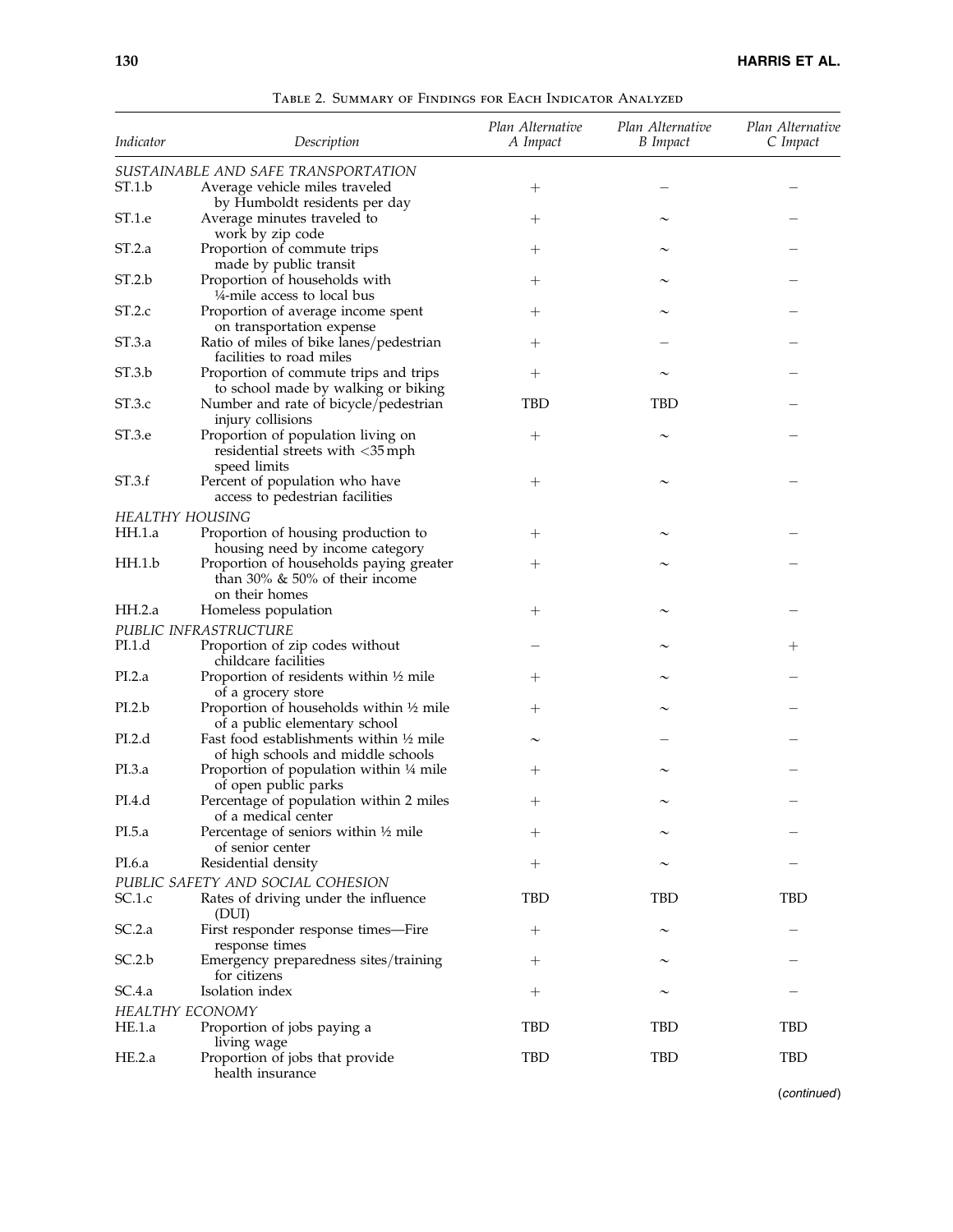### HEALTH IMPACT ASSESSMENT IN HUMBOLDT COUNTY, CA 131

| Indicator | Description                                                              | Plan Alternative<br>A Impact | Plan Alternative<br><b>B</b> Impact | Plan Alternative<br>C Impact |
|-----------|--------------------------------------------------------------------------|------------------------------|-------------------------------------|------------------------------|
| HE.2.c    | Number of jobs available with<br>appropriate educational<br>requirements | TBD                          | TBD                                 | TBD                          |
|           | ENVIRONMENTAL STEWARDSHIP                                                |                              |                                     |                              |
| ES.1.b    | Residential electricity use<br>(kWH) per capita                          | $^{+}$                       |                                     |                              |
| ES.2.a    | Acres of public open space per<br>1,000 population in urban areas        |                              |                                     |                              |
| ES.3.a    | Proportion of county land area<br>retained for active farming uses       | $\sim$                       |                                     |                              |
| ES.3.b    | Proportion of county land area<br>retained for timber production         | $\sim$                       |                                     |                              |
| ES.3.c    | Percent of food consumption<br>from local sources                        | $\tilde{\phantom{a}}$        |                                     |                              |
| ES.5.a    | Total impervious area in county                                          | $\tilde{\phantom{a}}$        |                                     |                              |
| ES.5.c    | Percent of households using<br>municipal water system                    | $^+$                         |                                     |                              |

|  | TABLE 2. (CONTINUED) |
|--|----------------------|
|--|----------------------|

Notes:

 $+=$  Indicator would change in a positive way for that Plan Alternative, and, therefore, health outcomes related to that indicator are expected to improve.

 $\sim$  = Indicator and related health outcomes would not be affected significantly by the choice of Plan Alternatives.

 $-$  = Both the indicator and health would be negatively affected by that Plan Alternative.

TBD = To Be Determined. Not enough information is currently available to evaluate how the indicator and health would change in response to the Plan Alternatives.

- a quantitative analysis predicting health-related outcomes of each Plan Alternative;
- qualitative data reflecting community views and priorities;
- an analysis of health disparities;
- conclusions; and
- health-promoting mitigations relevant to each indicator.

# Health indicator: Vehicle miles traveled by Humboldt County residents

Literature review. Vehicle miles traveled (VMT) is related to many health outcomes:

a. Vehicle travel generates ambient air pollutants such as carbon monoxide, particulate matter, nitrogen oxides, volatile organic compounds, and ozone. Human exposure to these pollutants is associated with increased mortality, respiratory disease, impaired cardiovascular functions, and increased cancer risk. Greenhouse gases emitted by vehicles, such as carbon dioxide and ozone, contribute to climate change, which may increase heat-related illness and death, health effects related to extreme weather events, health effects related to air pollution, water- and foodborne disease, and vector- and rodent-borne disease. With approximation that vehicle mix and speeds are equivalent across the three alternatives, VMT can be considered a direct measure of human exposures to ambient air pollutants and greenhouse gas emissions.5

- b. Areas with higher vehicle volume tend to have higher fatality rates.<sup>6</sup>
- c. VMT has a direct relationship with an individual's amount of walking.<sup>7</sup>
- d. VMT correlates with obesity.<sup>8</sup>
- e. Because driving is associated with expenses such as the cost of purchasing the vehicle, gasoline, car insurance, and maintenance, one's amount of driving

<sup>5</sup>Reid Ewing and Richard Kreutzer. Understanding the relationship between public health and the built environment: A report to the LEED-ND Core Committee. May 2006, 10–12; California Environmental Protection Agency Air Resources Board and American Lung Association, Recent research findings: Health effects of particulate matter and ozone air pollution, January 2004; Kim Knowlton, Barry Lynn, Richard A. Goldberg, Cynthia Rosenzweig, Christian Hogrefe, Joyce Klein Rosenthal, and Patrick L. Kinney, ''Projecting heat-related mortality impacts under a changing climate in the New York City region," American Journal of Public Health 97 (November 2007): 2028–2034; Canadian Public Health Association. Health effects of climate change and air pollution. <http://www.ccah.cpha.ca/effects.htm>. (Last accessed on January 21, 2008).

 ${}^{6}$ Howard Frumkin, Lawrence Frank, and Richard Jackson. Urban Sprawl and Public Health: Designing, Planning and Building for Healthy Communities (Island Press, 2004), 117.

 $\mathrm{^{7}L}$ awrence Douglas Frank, Brian E Saelens, Ken E Powell, and James E Chapman, ''Stepping towards causation: do built environments or neighborhood and travel preferences explain physical activity, driving, and obesity?" Social Science and Medicine 65 (November 2007): 1898-1914.

<sup>8</sup>Javier Lopez-Zetina, Howard Lee, and Robert Friis, "The link between obesity and the built environment. Evidence from an ecological analysis of obesity and vehicle miles of travel in California.'' Health & Place 12 (Dec 2006): 656–664.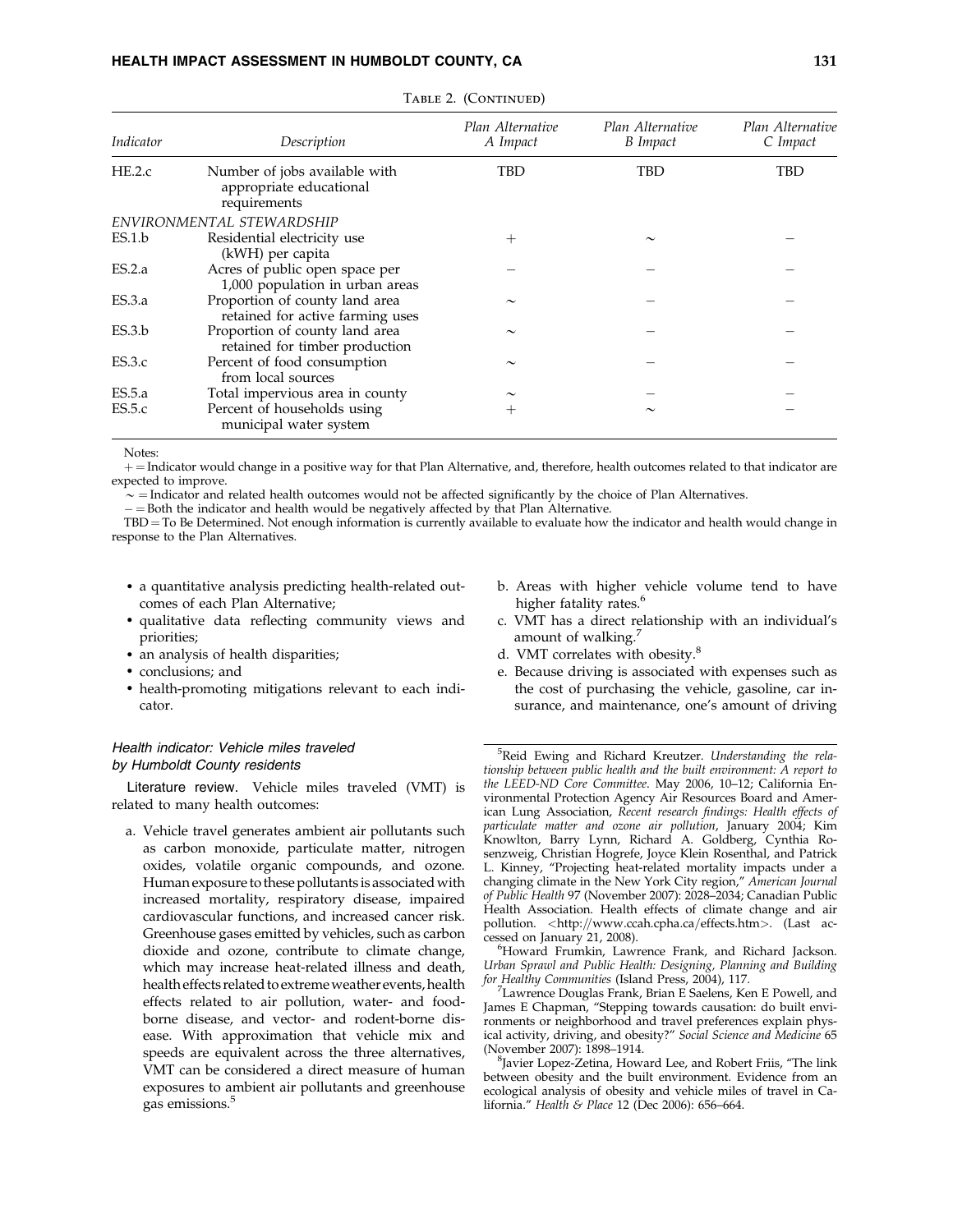logically has an impact on the amount of money available for resources needed for health, such as nutritious food and health care.<sup>9</sup>

Existing conditions. In 2006, Humboldt residents traveled 27 vehicle miles per capita per day. In California in 2001, per capita VMT was 2.7 times higher in rural areas as compared with urban areas (58.8 daily vehicle miles traveled per capita versus 21.8).<sup>10</sup>

Quantitative analysis. Using the vehicle travel data above, current populations in urban and non-urban areas, and the expected change in these populations, it was calculated that using Plan Alternative A as a baseline, Plan Alternative B would generate 16% (corresponding to over 200 million miles) more VMT annually in the county, and Plan Alternative C would generate 32% (corresponding to over 400 million miles) more VMT annually.

Qualitative data. Participants of HIA focus groups and a previous policy charrette raised the issues of walkability and bikability numerous times, and expressed their desire to minimize  $VMT<sup>11</sup>$ 

Health disparities analysis. An analysis of how each Plan Alternative would impact vulnerable populations was conducted for each indicator. Land use patterns likely to increase VMT the most in the county (i.e., sprawling development) would make some resources inaccessible to approximately 30% of the population who do not drive (including some seniors, youth, low-income, and disabled residents).<sup>12</sup> Higher VMT leads to increased expenditures associated with driving, which represent a larger proportion of household income for low-income populations.

Conclusions. Based on the VMT analysis, Plan Alternative A would be best for health and Plan Alternative C would have the most negative impacts on health. Taking into account published research evidence, health benefits of Plan A may include fewer injuries from accidents, lower cardiovascular disease, respiratory disease, and cancer rates, less obesity, and fewer health hazards related to climate change.

Health-promoting mitigations. Mitigations identified for reducing VMT include, for example, encouraging large employers to adopt transportation demand management programs; increasing public education about public transit options; and designing multi-modal transit hubs with co-located businesses and housing.

# Health indicator: Proportion of households within a half-mile of a public elementary school

Literature review. Proximity to a school is related to many health outcomes:

a. When schools are located closer to home, vehicle pollution emissions fall as a result of more children walking and/or bicycling to school.<sup>13</sup>

- b. Walking to and from school can be an important source of exercise for children. However, many children are not currently getting enough exercise: nationally, only 13% of children aged 5 to 15 walk to school.<sup>14</sup>
- c. Walking to school is safer when schools are close to home. The more children are exposed to traffic on their way to school, as measured by the number of intersections they have to cross, the higher their risk of being hit by a car. $15$

Existing conditions. Geographic information systems (GIS) analysis showed that approximately 35% of Humboldt County households are within a half-mile of one of the 48 public elementary schools in the county. In urban zip codes, approximately 41% of households are within a half-mile of a public elementary school, while in nonurban zip codes, about 24% of households are.

Quantitative analysis. Assuming existing residents will remain in urban and non-urban areas at current proportions, new housing will be built at similar distances from schools within each zip code, and based on the expected number and locations of households associated with each Plan Alternative, it was calculated that Plan Alternative A would lead to nearly 36% of total households in the county being within a half-mile of a public elementary school. Using a similar analysis, it was determined that for Plan Alternative B, just under 35% of total households in the county would be within a halfmile of an elementary school, and if Plan Alternative C was adopted, 34% of total households would be. The number of total future households associated with these three alternatives ranges from 57,238 to 69,238. Thus, a difference of just one percentage point in the number of households within a half-mile of a public elementary

<sup>11</sup> Humboldt Partnership for Active Living, "Defining Healthy Design in Humboldt County: A Policy 'Charrette' Including Methods, Outcomes and Lessons Learned." October 2007.

<sup>&</sup>lt;sup>9</sup>Barbara J Lipman, Center for Housing Policy, "Something's Gotta Give: Working Families and the Cost of Housing." New Century Housing 5 (April 2005): 7–8.

 $10$ California Department of Transportation, Division of Transportation System Information. California Motor Vehicle Stock, Travel and Fuel Forecast (MVSTAFF) (2006), 35; US Department of Transportation Federal Highway Administration, Selected Measures for Identifying Peer Status—2000—Federal—AID Highways—Table PS-1R (Revised). <http://www.fhwa.dot.gov/ ohim/hs00/ps1r.htm>. (Last accessed on March 25, 2009).  $\frac{11}{11}$ 

<sup>&</sup>lt;sup>12</sup>Redwood Community Action Agency, Natural Resources Services, "Humboldt County Transportation-Disadvantaged Po-<br>pulations Report." May 2006, 4.

 ${}^{3}$ Reid Ewing, Christopher V. Forinash, and William Schroeer, ''Neighborhood Schools and Sidewalk Connections: What are the impacts on travel mode choice and vehicle emissions?'' TR News  $237$  (April–May 2005): 4–10.<br><sup>14</sup>A. Dellinger and C. Staunton. Barriers to Children Walking and

Bicycling to School—United States, 1999. 2002, CDC Morbidity and Mortality Weekly Report, 51 (August 16): 701-704.

and Mortality Weekly Report, 51 (August 16): 701–704.<br><sup>15</sup>A. Macpherson, I. Roberts, and B. Pless, "Children's exposure to traffic and pedestrian injuries." American Journal of Public Health 88 (Dec 1998): 1840-1845.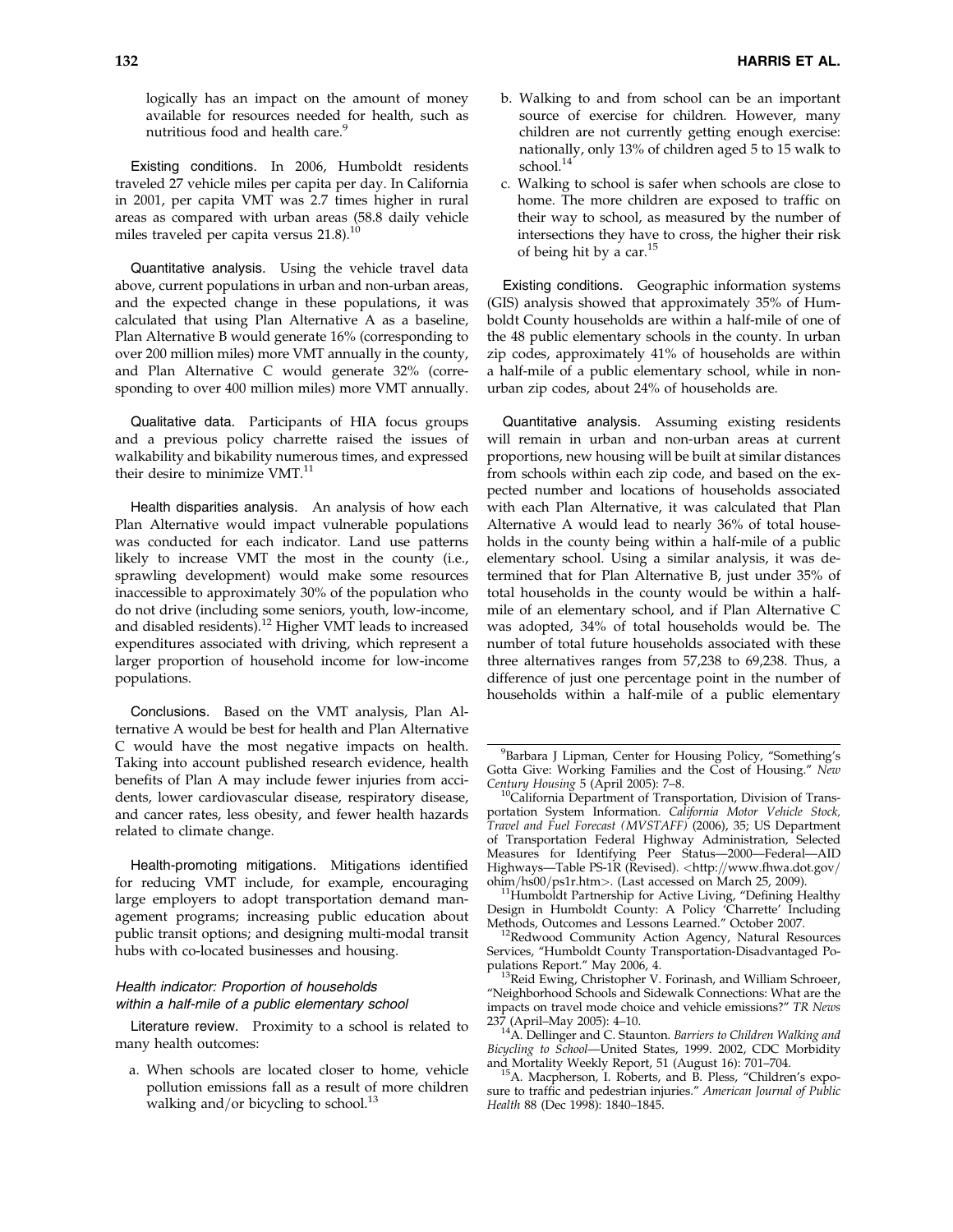school amounts to between 572 and 692 households; this is not insignificant, given that some households include multiple school-age children.

Qualitative data. Accessible childcare and schools were brought up in every focus group as a priority concern for Humboldt residents.

Health disparities analysis. Consideration of health disparities inherent to this analysis determined that very rural populations, including Native American tribes and others, would likely not see a change in their proximity to schools.

Conclusions. Based on analysis of this indicator, Plan Alternative A is the healthiest option. Taking into account several assumptions, Plan Alternative A would result in the highest percentage of children living in close proximity to their elementary school, which would encourage higher levels of physical activity and social interaction due to walking to school and using schoolyards for offhours activities. It may also result in less school-related driving and consequent air pollution. In contrast, Plan Alternative C would result in reducing the percentage of children gaining these health benefits.

Health-promoting mitigations. A potential healthpromoting mitigation identified for this indicator was to ensure that all new large communities include a public elementary school by requiring developers to contribute fees for its construction.

Analyses of all 35 indicators concluded that Plan Alternative A would offer the greatest number of positive potential health outcomes, while Plan Alternative C would contribute the most negative potential health outcomes. Table 2 summarizes the HIA analysis for all 35 indicators, listing whether each alternative would lead to positive health outcomes, no significant change in health outcomes, or negative health outcomes.

It is important to note, however, that Plan Alternative A may not lead to the construction of enough affordable housing to meet future demand, and that an important mitigation to consider is the development of more housing (e.g., 12,000 rather than 6,000 units) in urban areas.

The HIA intended to reach decision-makers and bring the GPU into public discussion, as well as frame that discussion around health and wellness. Reporting for this HIA included informal meetings with county staff, written reports, public testimony, and training materials with which to educate the general public. The HIA report was reviewed and used by the Planning Division. HIA results were also presented to the Humboldt County Planning Commission, the Board of Supervisors, several city councils, and community groups throughout the county. The HIA was discussed in local newspapers, in one case referencing the HIA as rationale in support of Alternative  $A<sup>1</sup>$ 

Evaluation of an HIA examines the process of conducting the HIA (Process Evaluation) as well as ultimate impacts on project outcomes (Outcome Evaluation). This HIA

process was successful in asking research questions highly relevant to the project, using quantitative and qualitative data and analyses to inform a decision having broad impact, and engaging strategic stakeholders to ensure use of the report. HIA reporting effectively reached decisionmakers and the general public, framing discussions of both audiences around health and wellness. Although a Plan Alternative has not been selected to date, many of the HIA findings and recommendations have been incorporated into the most recent draft General Plan. Other benefits of the HIA process are described below.

Members of the Project Team have reported an increased understanding of the relationship between the built environment, health, and climate change. The HIA process developed capacity and rapport among county staff and community members, and set the stage for future collaboration between the Public Health Branch, the Planning Division, and community groups. As a result of their working relationship during this project, the Health Officer was invited to contribute health-promoting concepts and policies to the Circulation Element of the GPU. For example, a new policy in the draft Circulation Element states that the county public works, health and human services, and planning agencies are to coordinate with one another to implement circulation policy and encourage public transit, biking and walking in new areas of development. The inclusion of public health input on a County General Plan presents tremendous opportunities for equitable land use development, and ultimately, environmental justice.

Engagement with members of the Humboldt County community during all stages of this HIA helped the Project Team understand concerns and needs of those who will be impacted by the General Plan Update. Community members helped prioritize relevant health indicators to analyze and contributed data to the assessment. The HIA invigorated the general public in framing the GPU around health and wellness: since the release of the HIA report, many Humboldt County residents have cited the HIA in their advocacy for healthy development at public hearings and in public comment letters.

At various statewide meetings and conventions, the Health Officer presented HIA findings to California medical and public health communities. Following a presentation to the local medical community, the Humboldt-Del Norte County Medical Society formally endorsed the consideration of health impacts in planning decisions.

Adapting the HDMT to the unique needs of a rural setting was crucial for conducting analyses relevant to the Humboldt County population. The ''Rural Healthy Development Measurement Tool'' includes 73 health indicators suitable to a rural context and can be used for incorporating health analysis into built environment

<sup>&</sup>lt;sup>16</sup>Editorial, "Good Times, Bad Times," Times-Standard, March 23, 2008; Carol Harrison, ''Humboldt County becomes the first to make health impact assessment part of planning,'' The Eureka Reporter, April 8, 2008; Jon Beslow, ''No sprawl behind the redwood curtain,'' Times-Standard, May 6, 2008.